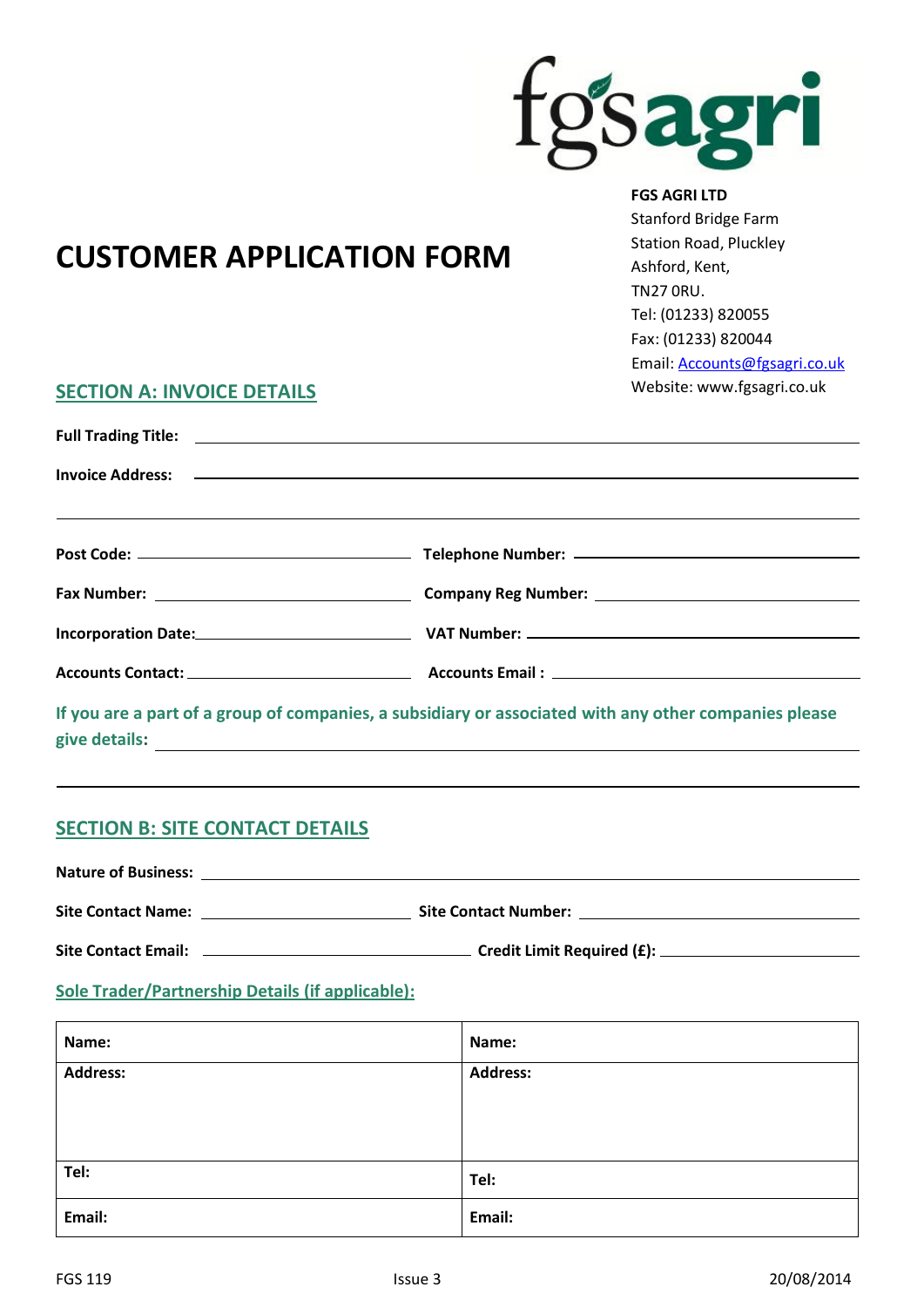## **SECTION C: TRADE REFERENCES**

**Please provide details of two trade referees to whom an account has been established with for a minimum period of six months. Please ensure they are able to provide us with the relevant information**

| Name:           | Name:           |
|-----------------|-----------------|
| <b>Address:</b> | <b>Address:</b> |
|                 |                 |
|                 |                 |
| Tel:            | Tel:            |
| Fax:            | Fax:            |
| Email:          | Email:          |

## **SECTION D: ADDITIONAL INFORMATION**

- 1. Please provide a copy of your company letter headed paper.
- 2. Please supply us with a copy of your Insurance cover for Hired in Plant (if applicable).
- 3. Please circle the answer the following question for marketing purposes.

## **HOW DID YOU HEAR ABOUT FGS AGRI?**

| <b>ADVERT</b> | <b>LEAFLET</b> | <b>SHOW</b> | <b>INTERNET</b> | <b>WORD OF MOUTH</b> | OTHER |
|---------------|----------------|-------------|-----------------|----------------------|-------|
|               |                |             |                 |                      |       |

**If other please give further details:**

| If advert/leaflet please state which: _ |  |
|-----------------------------------------|--|
|                                         |  |

4. Please provide the contact name from FGS Agri:

## **SECTION E: TERMS & CONDITIONS**

| I/We hereby agree to operate my/our account in accordance with the FGS Agri Ltd Terms & Conditions attached.                                                            |  |
|-------------------------------------------------------------------------------------------------------------------------------------------------------------------------|--|
| I/We hereby agree to make payment of all monies due on my/our account in accordance with the FGS Agri Ltd<br>Payment Terms, which are 30 days from the date of invoice. |  |
| I/We confirm the particulars stated above are correct.                                                                                                                  |  |
| I/We authorise FGS Agri Ltd to make status enquiries in connection with this application for credit.                                                                    |  |
|                                                                                                                                                                         |  |
|                                                                                                                                                                         |  |

**Please email your completed form to [Accounts@fgsagri.co.uk.](mailto:Accounts@fgsagri.co.uk) Alternatively please post to FGS Agri Ltd, Stanford Bridge Farm, Station Road, Pluckley, Kent, TN27 ORU. Otherwise fax to 01233 820044.**

| <b>FOR OFFICE USE ONLY</b> |                            |  |
|----------------------------|----------------------------|--|
| <b>Enterprise:</b>         | <b>Enterprise Manager:</b> |  |
| <b>Credit Limit:</b>       | Date:                      |  |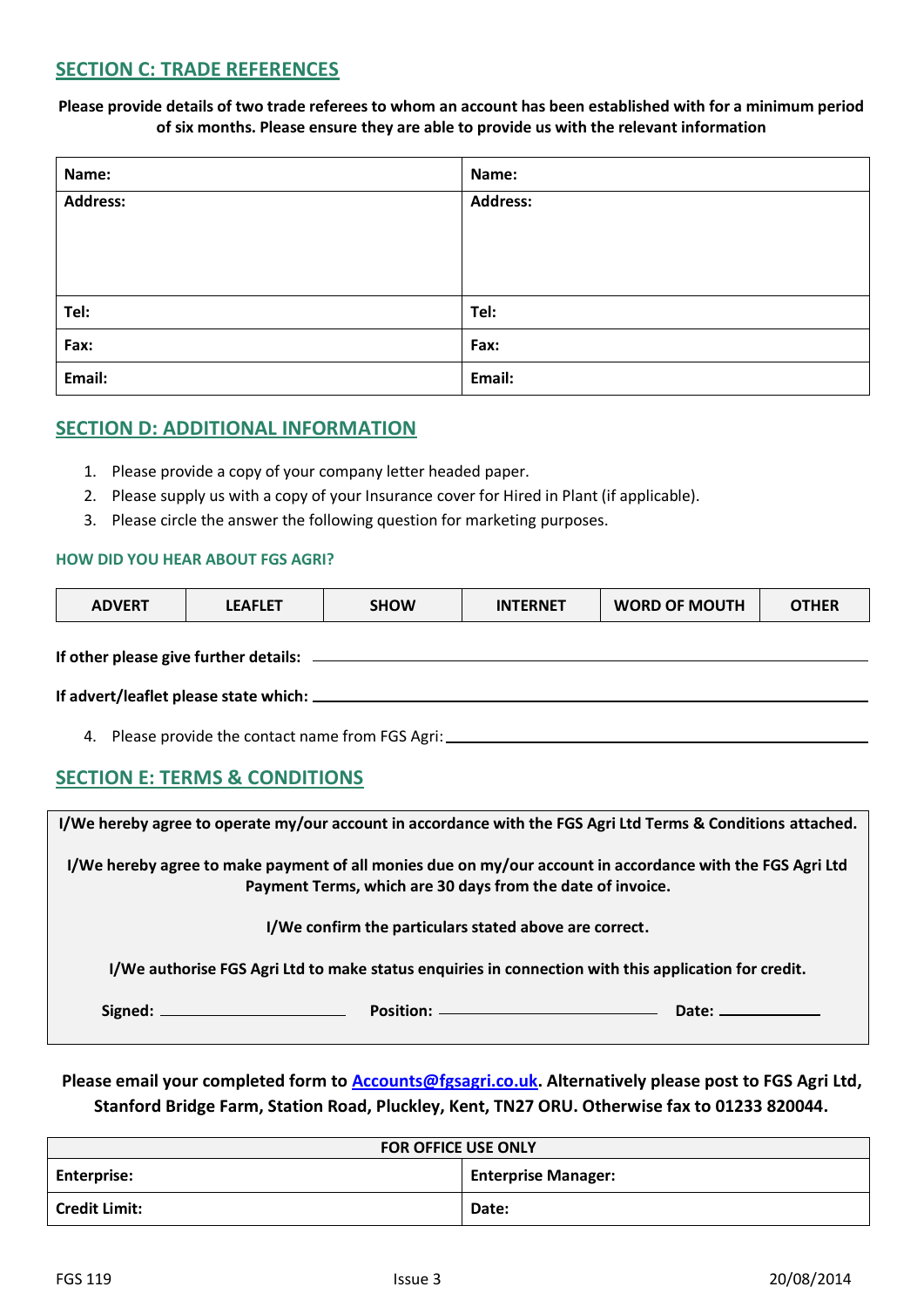## **CONDITIONS FOR THE HIRING OF PLANT AND EQUIPMENT (With effect from October 2012)**

## **1. DEFINITIONS**

(a) The "Contract" is the Contract between the Owner and the Hirer for the hire of Plant, which incorporates the Offer and is governed by these conditions. (b) The "Hire Period" shall commence from the time when the Plant leaves the Owner's depot or place where last employed and shall continue until the Plant is received back at the Owner's named depot or other agreed location. For the avoidance of doubt the Hire Period includes the time Plant is left on site during a Holiday Period

(c) The "Hirer" is the Company, firm, person, Corporation or public authority taking the Owner's Plant on hire and includes their successors or personal representatives.

(d) "Holiday Period" covers any cessation of work over Easter, Christmas and the New Year; as well as any other Bank or Public holidays.

(e) "Offer" is the Owner's offer to hire the Plant to the Hirer which will include details of the Plant to be hired, the Hire Period, relevant hire rates and charges and any supplementary conditions to be incorporated into the Contract.

(f) The "Owner" is the Company, firm or person letting the Plant on hire and includes their successors, assignees or personal representatives.

(g) "Plant" covers all classes of Plant, or replacement Plant, machinery, vehicles, equipment, accessories, and any ancillary items, vehicles or equipment thereof, which the Owner agrees to hire to the Hirer, or anything which is supplied by the Owner to effect the hire, and anything supplied by the Owner for the safe operation and routine inspection and maintenance of the Plant.

(h) A "Working Day" shall be nine hours working time on any weekday between the hours of 6am to 6pm allowing a half-hour lunch break each day, unless otherwise specified in the Contract.

(i) A "Working Week" covers a period of forty five hours working time across weekdays less respective lunch breaks within the hours of 6am to 6pm, unless otherwise specified in the Contract.

## **2. EXTENT OF CONTRACT**

No terms, conditions or warranties other than as specifically set forth in the Offer shall be deemed to be incorporated or to form part of the Contract or shall otherwise govern the relationship between the Owner and the Hirer in relation to the hire of any particular Plant pursuant to the Offer. This excludes all other terms or conditions which the Hirer may seek to apply under any order or acknowledgement or acceptance or similar document and supersedes all prior negotiations, representations or agreements, whether written or oral unless and to the extent that they are expressly accepted in writing and signed by the Owner. The Owner and the Hirer do not intend that any of the terms of the Contract will be enforceable by virtue of the Contracts (Rights of Third Parties) Act 1999 by any person not a party to the Contract, except that a person who is a successor to or an assignee of the rights of the Owner is deemed to become a party to the Contract after the date of succession or assignment (as the case may be).

#### **3. ACCEPTANCE OF PLANT**

Acceptance of the Plant on site implies acceptance of all terms and conditions herein unless otherwise previously agreed in writing.

#### **4. UNLOADING AND LOADING**

The Hirer shall be responsible for the unobstructed access and egress and, unless otherwise agreed in writing, for unloading and loading of the Plant at the site; and any personnel supplied by the Owner for such unloading and / or loading shall be deemed to be under the direction and control of the Hirer. Such personnel shall for all purposes in connection with their employment in the unloading and / or loading of the Plant be regarded as the servants or agents of the Hirer (but without prejudice to any of the provisions of clause 13) who shall be solely responsible for all claims arising in connection with unloading and / or loading of the Plant by, or with the assistance of, such personnel.

#### **5. DELIVERY IN GOOD ORDER AND MAINTENANCE: INSPECTION REPORTS**

(a) Unless notification in writing to the contrary is received by the Owner from the

Hirer in the case of Plant supplied with an operator within four working days, and in the case of Plant supplied without an operator within three working days, of the Plant being delivered to the site, the Plant shall be deemed to be in good order, save for either an inherent fault or a fault not ascertainable by reasonable examination, in accordance with terms of the Contract and to the Hirer's satisfaction, provided that where the Plant requires to be erected on site, the periods stated above shall be calculated from the date of completed erection of Plant. The Hirer shall be responsible for the safe keeping of the Plant, its use in a workmanlike manner within the manufacturer's rated capacity and in accordance with the manufacturer's and / or the Owner's recommendations, and its return on the completion of the Hire Period in equal good order (fair wear and tear excepted).

- (b) The Hirer shall at all times when hiring Plant without the Owner's operator or driver take all reasonable steps to keep himself acquainted with the state and condition of the Plant. If such Plant is continued at work or in use in an unsafe and unsatisfactory state or environment, the Hirer shall be solely responsible for any damage, loss, cost, expense or accidents whether directly or indirectly arising there from.
- (c) Any inspection report required under the relevant legislation, or a copy thereof, shall be supplied by the Owner, if requested by the Hirer, and returned on completion of the Hire Period.

## **6. SERVICING AND INSPECTION**

The Hirer shall at all reasonable times allow the Owner, his agents or his insurers to have access to the Plant to inspect, test, adjust, repair or replace the same. So far as reasonably practicable the Hirer shall allow such access during the Working Day.

## **7. GROUND AND SITE CONDITIONS**

(a) The Hirer is deemed to have knowledge of the site or the property or land where the Plant is to be delivered and the Hirer warrants that the condition of the site or place of delivery of the Plant is suitable for the use of such Plant.

gsagri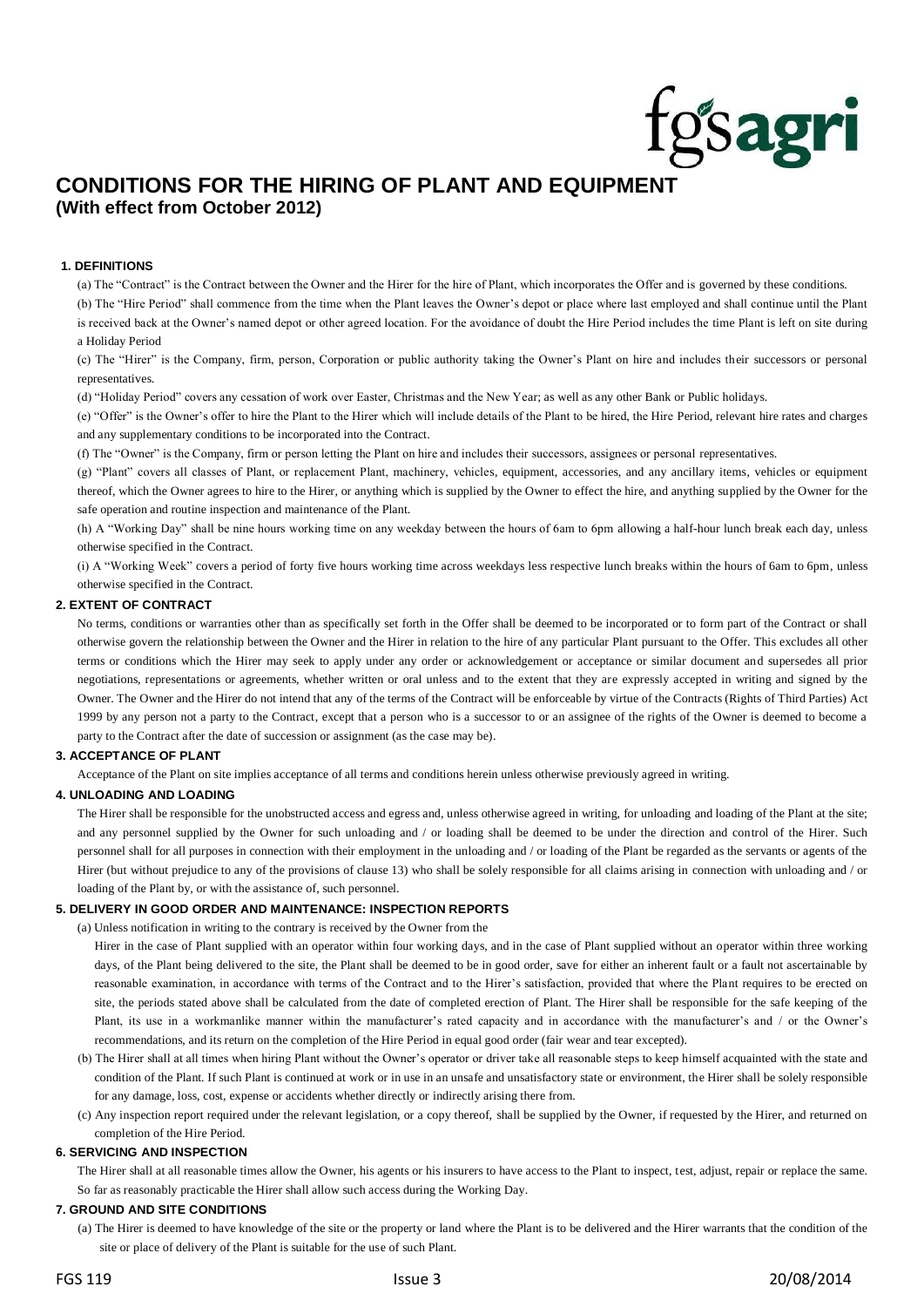- (b) If, in the opinion of the Hirer, the ground (including any private access road or track) is soft or unsuitable for the Plant to work on, travel over, be transported over, be erected or dismantled on without timbers or equivalent support, the Hirer shall supply and lay suitable timbers or equivalent support in a suitable position for the Plant to travel over, work on, be transported over, be erected or dismantled on, including for the purpose of delivery and collection.
- (c) Any timber or other material supplied by the Owner is provided solely to assist the Hirer under their duties within clause 7(b) and expressly not to relieve him of his legal, regulatory or contractual obligations to ensure adequate stability of the Plant.
- (d) The Hirer is responsible for the protection of, and liable for any damage to, any underground, surface or above ground services and utilities including, but not limited to cables, ducts, water pipes and gas lines, and any pavements, bridges, tunnels and roadways on or adjacent to the site and the Hirer shall liaise as necessary and comply with all requirements of the relevant statutory authority or similar body.

## **8. HANDLING OF PLANT**

- (a) When a driver or operator or any person is supplied by the Owner with the Plant, the Owner shall supply a person competent in operating the Plant or for such purpose for which the person is supplied and such person shall be under the direction and control of the Hirer. Such drivers or operators or persons shall for all purposes in connection with their employment in the working of the Plant be regarded as the servants or agents of the Hirer (but without prejudice to any of the provisions of clause 13) and the Hirer shall be solely responsible for all claims arising in connection with the operation of the Plant by the said drivers / operators / persons.
- (b) The Hirer shall not allow any other person to operate such Plant without the Owner's prior written consent.
- (c) Such drivers or operators or persons shall not operate any other plant or machinery or undertake work other than that for which they are supplied by the Owner unless previously agreed in writing between the Owner and the Hirer.

## **9. BREAKDOWN, REPAIRS AND ADJUSTMENT**

- (a) Any breakdown or the unsatisfactory working of or damage to any part of the Plant must be notified immediately to the Owner, and confirmed in writing. Any claim for breakdown time will only be considered from the time and date at which written notification is received and acknowledged by the Owner.
- (b) Full allowance for the hire charges set out in the Offer will be made to the Hirer for any stoppage due to breakdown of the Plant caused by the development of either an inherent fault or a fault not ascertainable by reasonable examination or fair wear and tear and for all stoppages for normal running repairs in accordance with the terms of the Contract.
- (c) The Hirer shall not (except for the changing of any tyre and repair of punctures), repair, modify or alter the Plant without the prior written permission of the Owner. The changing of any tyre and repair of punctures are however the responsibility of the Hirer who should arrange for them to be changed / repaired. The Hirer is responsible for all costs incurred in the changing or replacement of any tyre (which must be of an equivalent specification) as approved by the Owner and for the repair of any puncture.
- (d) The Hirer shall be responsible for all expense involved arising from any breakdown, unsatisfactory working of or damage to any part of the Plant due to the Hirer's negligence, misdirection or misuse of the Plant, whether by the Hirer or his servants, and for the payment of hire at the idle time rate as defined in clause 25, during the period the Plant is necessarily idle due to such breakdown, unsatisfactory working or damage. The Hirer is responsible for the cost of spares and / or repairs due to theft, loss or vandalism of the Plant. The Owner will be responsible for the cost of repairs, inclusive of the cost of spares, to the Plant involved in breakdown from all other causes.

## **10. OTHER STOPPAGES**

No claims will be admitted (other than those allowed for under "Breakdown" (clause 9) or for "Idle Time" (clause 25), as herein provided), for stoppages through causes outside the Owner's control, including but not limited to bad weather and / or ground conditions nor shall the Owner be responsible for the cost or expense of recovering any Plant from soft or unsuitable ground, or a hazardous environment. For the avoidance of doubt, the Hirer shall be responsible for the cost and expense of recovering any Plant from soft or unsuitable ground or a hazardous environment.

## **11. LOSS OF OTHER PLANT DUE TO BREAKDOWN**

Each item of Plant specified in the Contract is hired as a separate unit and the breakdown or stoppage of one or more units or vehicles (whether the property of the Owner or otherwise) through any cause whatsoever, shall not entitle the Hirer to compensation or allowance for the loss of working time by any other unit or units of Plant working in conjunction therewith, provided that where two or more items of Plant are expressly hired together as a unit, such items shall be deemed to be one unit for the purpose of breakdown.

## **12. LIMITATION OF LIABILITY**

Except for liability on the part of the Owner which is expressly provided for in the Contract (including these clauses):

- (a) the Owner shall have no liability or responsibility for any loss, or damage of whatever nature due to or arising through any cause beyond his reasonable control for Plant hired and operated by the Hirer or their subcontractors.
- (b) the Owner shall accept liability for damages and nuisance caused through the Owner supplied operative's negligence or default whilst engaged in operating Services for the Hirer. The Owner reserves the right to reasonably refuse working demands from the Hirer which would, directly or indirectly, result in circumstances whereby the Owner causes either damage or nuisance to the Hirer's property or the neighbours thereof. The Owners liability in respect of damages or nuisance caused by his operatives will be limited in entirety to £10m, save for damages for injury or death. Uninsured losses will be limited to the annual aggregate value of the contract.
- (c) whenever the Contract (including these clauses) provides that any allowance is to be made against hire charges, such allowance shall be the Hirer's sole and exclusive remedy in respect of the circumstances giving rise to the allowance, and such remedy shall be limited to the amount of hire charges which would otherwise be or become due if the allowance in question had not been made.
- (d) For the avoidance of doubt, nothing in these conditions limits or seeks to exclude the Owner's liability for claims of death or personal injury caused by the Owner's negligence, fraud or for any other liability for which it is not permitted to seek to limit or exclude by operation of law.

#### **13. HIRER'S RESPONSIBILITY FOR LOSS AND DAMAGE**

(a) For the avoidance of doubt it is hereby declared and agreed that nothing in this clause affects the operation of clauses 4, 5, 8 and 9 of these conditions.

(b) For the duration of the Hire Period (which for the avoidance of doubt includes the time Plant is left on site during a Holiday Period) the Hirer shall, subject to the provisions referred to in sub paragraph (a) make good to the Owner all loss of or damage to the Plant from whatever cause the same may arise, fair wear and tear excepted, and except as provided in clause 9 herein, and shall also fully and completely indemnify the Owner and any personnel supplied by the Owner in respect of all claims by any person whatsoever for injury to person or property caused by or in connection with or arising out of the storage, transit, transport, unloading, loading or use of the Plant during the continuance of the Hire Period, and in connection therewith, whether arising under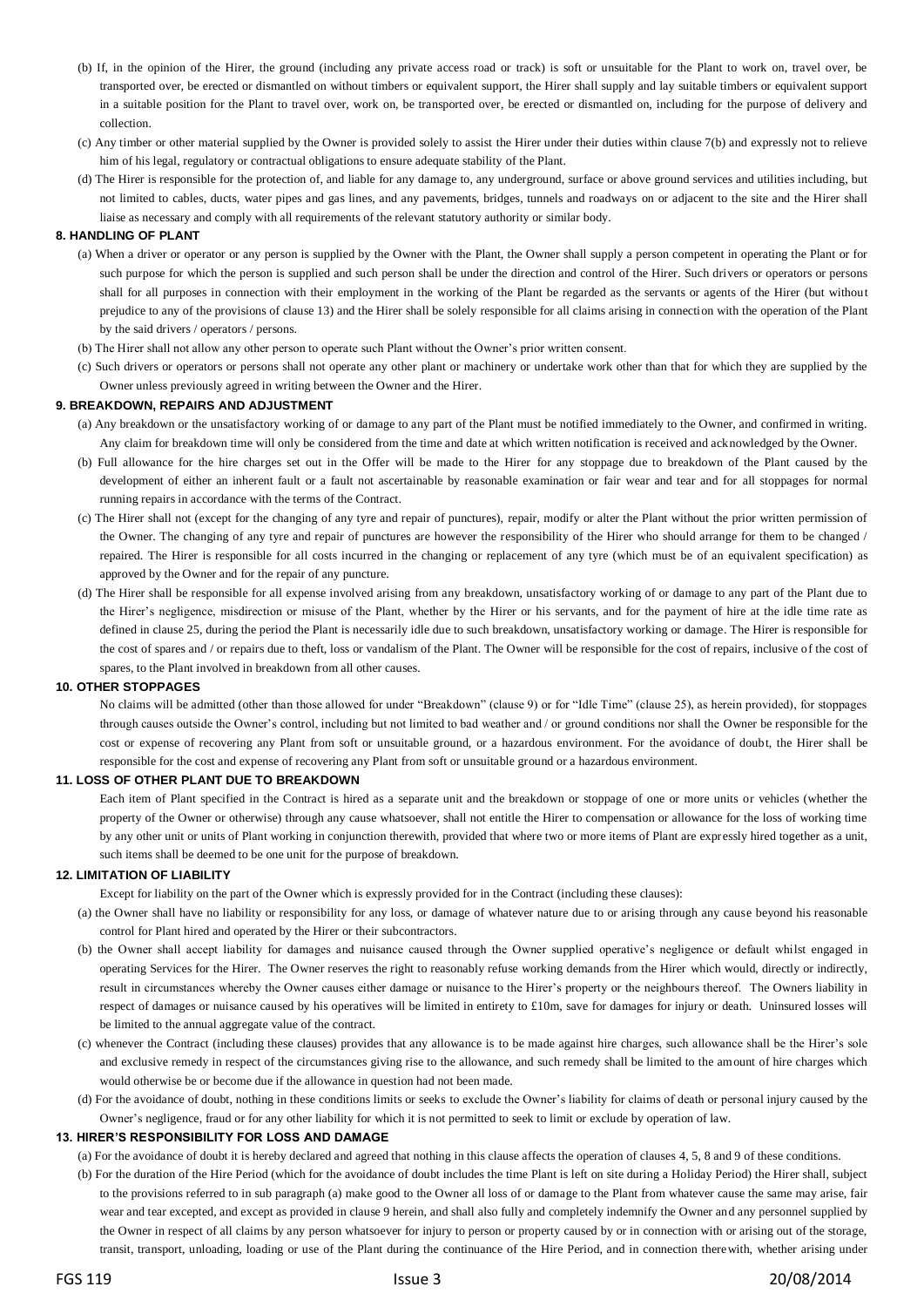statute or common law. In the event of loss of or damage to the Plant, hire charges shall be continued at idle time rates as defined in clause 25 until the settlement has been agreed. Payment of the settlement must be made within 21 calendar days of the date of the agreement or idle time charges can be reinstated from the date of that agreement. Should idle time charges be re-instated, the agreed settlement figure remains payable in full.

(c) Notwithstanding the above the Hirer shall not be responsible for damage, loss or injury:

(i) prior to delivery of any Plant to the site (or, where the site is not immediately adjacent to a highway maintainable at the public expense, prior to its leaving such highway) where the Plant is in transit by transport of the Owner or as otherwise arranged by the Owner,

(ii) during the erection and / or dismantling of any Plant where such Plant requires to be completely erected / dismantled on site, provided always that such erection / dismantling is under the exclusive control of the Owner or his agent,

(iii) after the Plant has been removed from the site and is in transit on a highway maintainable at the public expense (or where the site is not immediately adjacent to a highway maintainable at the public expense after it has joined such highway) to the Owner by transport of the Owner or as otherwise arranged by the Owner,

(iv) where the Plant is travelling to or from a site on a highway maintainable at the public expense (or, where the site is not immediately adjacent to a highway maintainable at the public expense, prior to its leaving or after its joining such highway) under its own power with a driver supplied by the Owner.

## **14. NOTICE OF ACCIDENTS**

If the Plant is involved in any accident resulting in injury to persons or damage to property, immediate notification must be given by the Hirer to the Owner by telephone and confirmed in writing to the Owner no later than 24 hours after such telephone notification. In relation to any claim in respect of which the Hirer is not bound to fully indemnify the Owner, no admission of liability, offer, promise of payment or indemnity shall be made by the Hirer without the Owner's prior written permission.

## **15. RE-HIRING ETC.**

Neither the Plant nor any part thereof shall be re-hired, sub-let, or lent to any third party without the prior written permission of the Owner.

## **16. CHANGE OF SITE**

The Plant shall not be moved from the site to which it was delivered or consigned without the prior written permission of the Owner.

## **17. RETURN OF PLANT FOR REPAIRS**

If during the Hire Period the Owner decides that urgent repairs to the Plant are necessary then he may arrange for such repairs to be carried out on site or at any location of his nomination. In the event that urgent repairs to the Plant are necessary the Owner shall be obliged to replace the Plant with similar Plant if available, the Owner (but without prejudice to any of the provisions of clauses 9 and / or 13) paying all transport charges involved. In the event of the Owner being unable to replace the Plant he shall be entitled to terminate the Contract forthwith (but without prejudice to any of the provisions of clauses 9 and / or 13) by giving written notice to the Hirer. If such termination occurs:

- (a) within three months from the commencement of the Hire Period, the Owner (but without prejudice to any of the provisions of clauses 9 and / or 13) shall pay all transport charges involved, or,
- (b) more than three months from the commencement of the Hire Period, the Owner (but without prejudice to any of the provisions of clauses 9 and / or 13) shall be liable only for the cost of reloading and return transport.

## **18. BASIS OF CHARGING**

- (a) The Hirer shall render to the Owner for each Working Week an accurate statement of the number of hours the Plant has worked each day. When any personnel, operator or driver is supplied by the Owner, the Hirer shall sign their time record sheets. The signature of the Hirer's representative shall bind the Hirer to accept the hours shown on the time records sheets.
- (b) Full allowance will be made for breakdown periods resulting from mechanical or electrical faults or absence of driver or operator supplied by the Owner except where breakdown is due to acts or omissions of third parties and / or the Hirer's misuse, misdirection or negligence, subject however to the provisions of clause 8 of these conditions.
- (c) Breakdown time in respect of such periods shall be allowed for not more than the Working Day less the actual hours worked.

## (d) Plant shall be hired out either:

(i) for a stated minimum number of hours per Working Day or per Working Week or,

(ii) without any qualification as to minimum hours. Odd days at the beginning and at the end of the Hire Period shall be charged pro rata.

- (e) Stoppages due to changing of tyres and repairs to punctures will be chargeable as working time up to a maximum of 2 hours for any one stoppage and any excess will be charged for at the appropriate idle time rates.
- (f) In the case of Plant which is required to be dismantled for the purpose of transportation, if the Owner agrees to a modification of the hire charge for the period required for assembling on site and dismantling upon completion of the Hire Period, such modification of the hire charge and the Hire Period for which it shall apply shall be stated in the Offer / Contract.

## **19. PLANT HIRED ON A DAILY BASIS WITHOUT QUALIFICATION AS TO HOURS**

The full daily rate will be charged on a daily basis irrespective of the hours worked except in the case of breakdown for which the Owner is responsible, when the actual hours worked will be charged pro rata of the average Working Day. No hire charge shall be made for Saturday and / or Sunday unless the Plant is actually worked.

## **20. PLANT HIRED BY THE WEEK OR MONTH WITHOUT QUALIFICATION AS TO HOURS**

The weekly or monthly rate shall be charged irrespective of the number of hours worked, except in the case of breakdown for which the Owner is responsible when an allowance pro rata of the agreed weekly rate or pro rata of the agreed monthly rate will be made for each full Working Day broken down calculated to the nearest half Working Day.

## **21. PLANT HIRED BY THE WEEK OR THE HOUR FOR A MINIMUM OF 45 HOURS PER WEEK**

The full hire for the minimum period in the Contract will be charged and an additional pro rata charge will be made for hours worked in excess of such minimum period. Allowance will be made for breakdowns up to 8 hours except on Fridays when the allowance will be up to 7 hours providing always that where the actual hours worked are in excess of the minimum period less breakdown time, the actual hours worked shall be chargeable. Idle time for this purpose shall be treated as actual working time. The minimum Working Week of 39 hours shall be reduced by 8 hours Monday to Thursday and 7 hours Friday for each Holiday Period occurring in such Working Week, provided that the Plant is not in use during such Holiday Period.

## **22. "ALL-IN" RATES**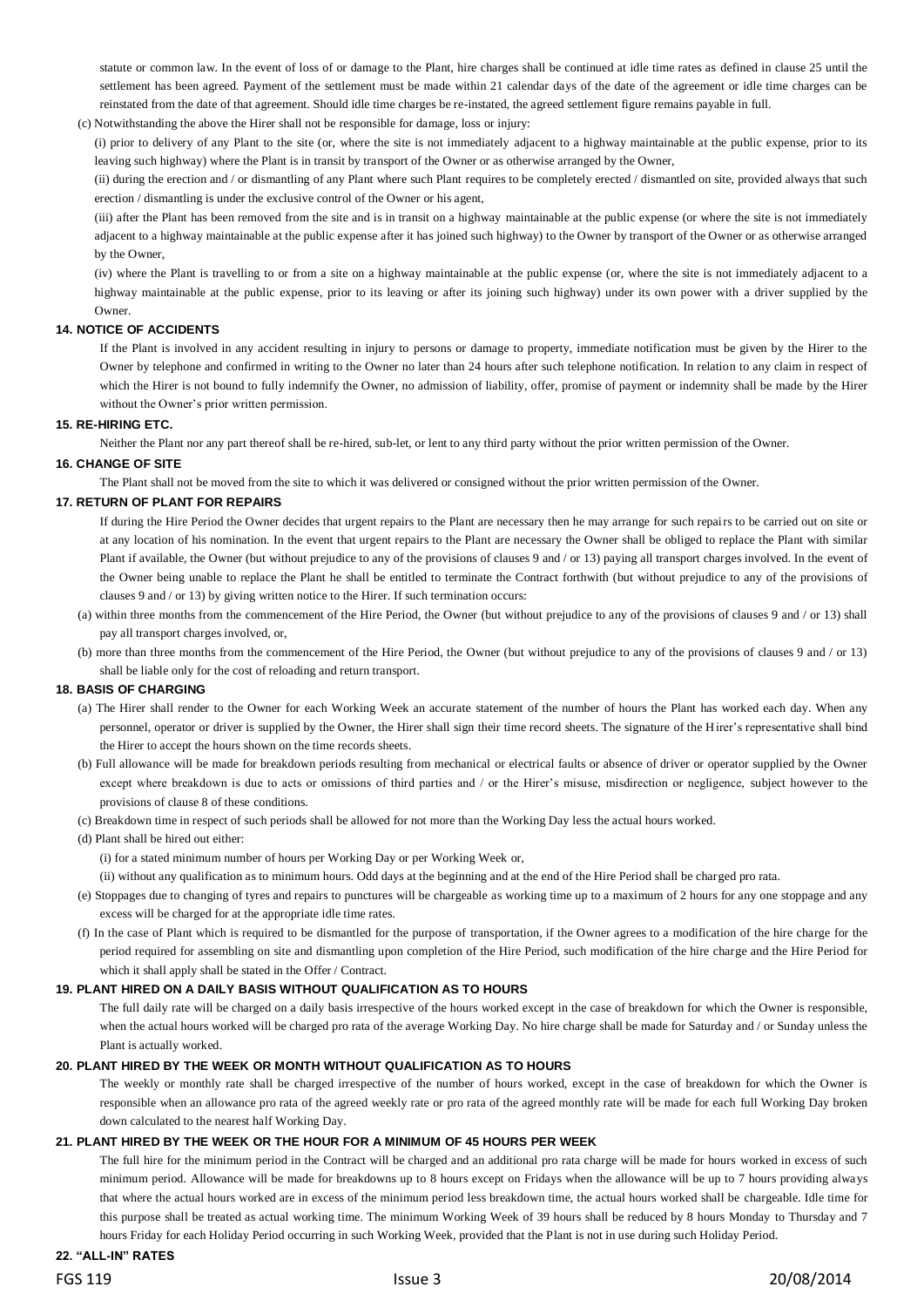Where "All-In" rates are charged by agreement the minimum period shall be as defined in the Contract and in accordance with the hire rates and terms contained therein, subject to the provisions of clause 26.

## **23. COMMENCEMENT AND TERMINATION OF CONTRACT (TRANSPORT OF PLANT)**

- (a) The Hire Period shall commence from the time when the Plant leaves the Owner's depot or place where last employed and shall continue until the Plant is received back at the Owner's named depot or other agreed location but an allowance shall be made of not more than one day's hire charge each way for travelling time. If the Plant is used on the day of travelling, full hire rates shall be paid for the period of use on that day. If more than one day is properly and unavoidably occupied in transporting the Plant, a hire charge at idle time rates shall be payable for such extra time, provided that where Plant is hired for a total period of less than one Working Week, the full hire rate shall be paid from the date of despatch to the date of return to the Owner's named depot or other agreed location.
- (b) If the Plant is not made available for collection as agreed between the parties, such Plant shall be deemed with immediate effect to be placed back on hire. The Hirer shall be responsible for the safekeeping of the Plant in accordance with clause 13, and for all the reasonable costs and expenses incurred by the Owner in seeking to collect such Plant.
- (c) Upon the completion of the Hire Period, the Hirer shall clean and where necessary, decontaminate the Plant. All fuel and contaminates will be removed from bunds, storage tanks and bowsers. The Hirer shall be liable for any costs, liabilities and expenses incurred by the Owner should the Hirer fail to comply with this clause.

## **24. HIRER'S LIABILITY DURING THE NOTICE OF TERMINATION OF CONTRACT**

- (a) Where the Hire Period is indeterminate or having been defined becomes indeterminate the Contract shall be terminable by seven days notice in writing given by either party to the other except in cases where the Plant has been lost or damaged. Notwithstanding that the Owner may have agreed to accept less than 7 days notice of termination, the Hirer's obligations under clause 13 shall continue until the Plant is returned to the Owner in accordance with clause 31 or until the Owner has collected the Plant within the 7 days following the acceptance of short notice. Oral notice given by the Hirer to the Owner's driver or operator shall not be deemed to constitute compliance with the provisions of this clause.
- (b) Without prejudice to clause 24(a), should the Hirer fail to make the Plant available for collection by the Owner before the end of the 7 day notice, the Hirer's obligations under clause 13 shall continue for a further 3 days or until such time as the Plant is made available for collection and the Owner has collected the Plant. For the avoidance of doubt, where the Hirer gives a notice pursuant to clause 24(a) but subsequently and with the consent of the Owner, withdraws such notice, the obligations of clause 13 shall continue to apply and the requirements of clause 24 will apply to any later termination of the Contract.
- (c) If the Hirer terminates the Contract before the Hire Period commences, then the Hirer is liable for all reasonable costs and charges incurred by the Owner or to which the Owner is committed at the time of termination.

## **25. IDLE TIME**

When the Plant is prevented from working for a complete Working Week, the hire charges shall be two thirds of the hire rate or such other idle time rate as is agreed in writing by the Owner for the period during which the Plant is not in use. If the Plant works for any time during the Working Day then the whole of that Working Day shall be charged as working time. In any case no period less than one Working Day shall be reckoned as idle time save for as provided for in clause 18(e). Where an "All-In" rate is charged, idle time is calculated on the machine element only. Full rate will be charged for the operator.

## **26. WAGES AND OTHER CHARGEABLE ITEMS RELATING TO DRIVERS AND OPERATORS OF PLANT**

All chargeable items shall be paid by the Hirer at the rates set out in the Contract save that any subsequent increases before and / or during the Hire Period arising from awards under any wage agreements and / or from increases in the Owner's statutory contribution shall be charged as additions at cost by the Owner and shall be admitted and paid by the Hirer.

## **27. TRAVELLING TIME AND FARES**

Travelling time, fares and similar expenses for drivers, operators and any person supplied by the Owner, incurred at the beginning and end of the Hire Period and where appropriate return fare of the driver, operator and any person supplied by the Owner to his home will be chargeable at cost. No charge shall be made by the Owner for any such expenses incurred by other employees of the Owner for the purpose of servicing, repair or maintenance of Plant, unless necessitated by the Hirer's negligence, misdirection or misuse of the Plant.

## **28. FUEL, OIL AND GREASE**

Fuel, oil and grease shall, when supplied by the Owner, be charged at net cost or an agreed estimate of net cost, and when supplied by the Hirer, shall be of a grade or type specified by the Owner. The Hirer shall be solely responsible for all damages, losses, costs and expenses incurred by the Owner if the Hirer uses the wrong fuel, oil or grease.

## **29. SHARPENING OF DRILLS/STEELS ETC.**

The cost of re-sharpening or replacement of drill bits, blades and other ancillary items shall be borne by the Hirer.

## **30. OWNER'S NAME PLATES**

The Hirer shall not remove, deface or cover up the Owner's name plate or mark on the Plant indicating that it is his property, without the prior written permission of the Owner.

## **31. TRANSPORT**

The Hirer shall pay the cost of and if required by the Owner, arrange transport of, the Plant from the Owner's depot or other agreed location to the site and return to the Owner's named depot or other agreed location on completion of the Hire Period.

## **32. GOVERNMENT REGULATIONS**

(a) The Hirer will be responsible for compliance with relevant regulations issued by the Government or Local Authorities, including regulations under the Environmental Acts, Factories Acts, Health and Safety at Work, etc. Act and observance of the Road Traffic Acts should they apply, including the cost of road fund licences and any insurances made necessary thereby, save that if and during such time as the Plant is travelling, whether for full or part journey from Owner to site and site to Owner under its own power with a driver supplied by the Owner, the Owner and not the Hirer shall be responsible as aforesaid.

(b) The Hirer shall indemnify the Owner against any charges or fines that the Owner may become liable for as a result of the operation of the Plant during the Hire Period.

## **33. PROTECTION OF OWNER'S RIGHTS**